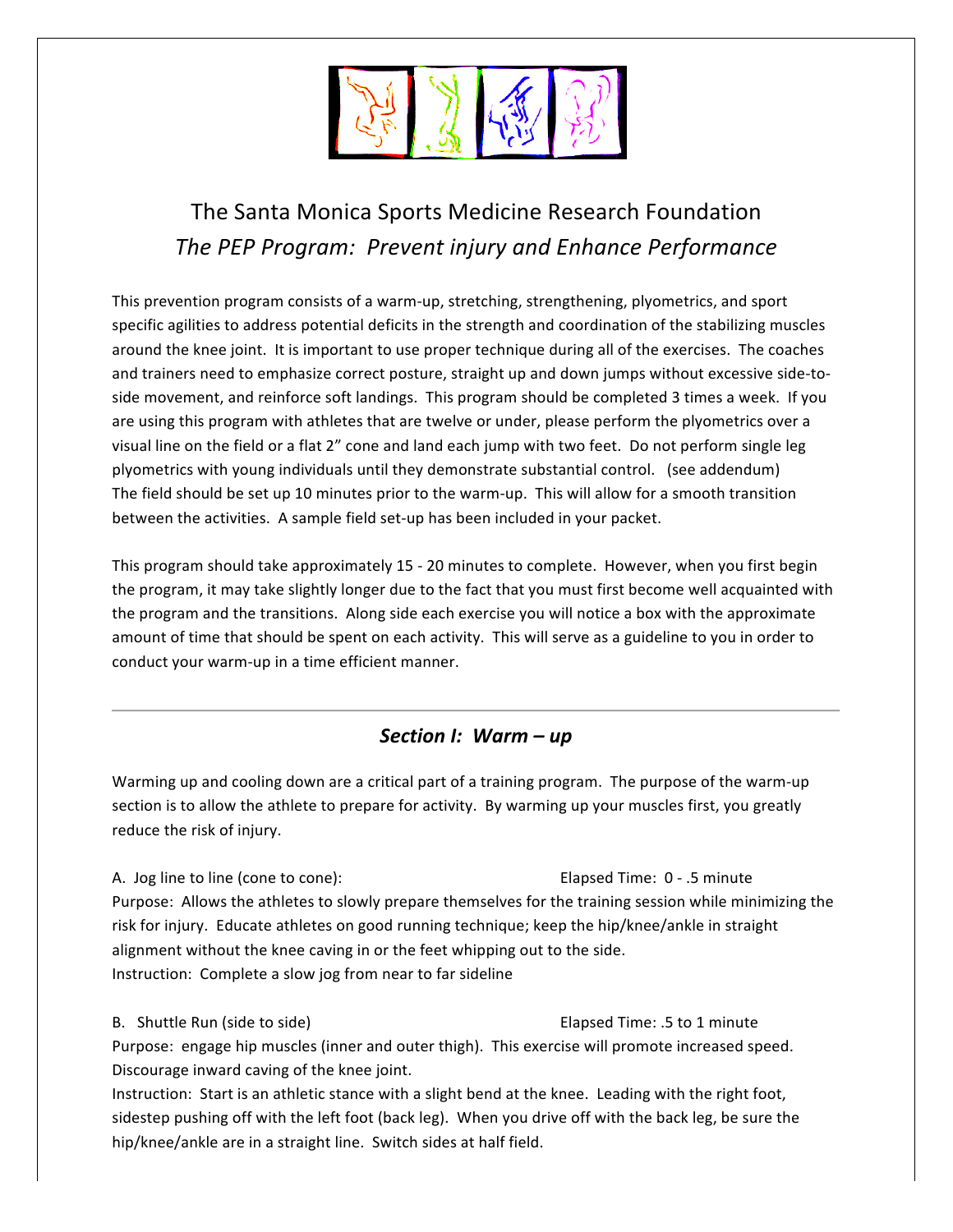#### C. Backward Running **C. Inc.** Elapsed Time:  $1 - 1.5$  minutes

Purpose: continued warm-up; engage hip extensors/hamstrings. Make sure the athlete lands on her toes. Be sure to watch for locking of the knee joint. As the athlete brings her foot back, make sure she maintains a slight bend to the knee.

Instruction: Run backwards from sideline to sideline. Land on your toes without extending the knee. Stay on your toes and keep the knees slightly bent at all times.

#### **Section II: Strengthening**

This portion of the program focuses on increasing leg strength. This will lead to increased leg strength and a more stable knee joint. Technique is everything; close attention must be paid to the performance of these exercises in order to avoid injury.

#### A. Walking Lunges (1 minute)  $\qquad \qquad$  Elapsed Time: 1.5 – 2.5 min

Purpose: Strengthen the thigh (quadriceps) muscle.

Instruction. Lunge forward leading with your right leg. Push off with your right leg and lunge forward with your left leg. Drop the back knee straight down. Make sure that your keep your front knee over your ankle. Control the motion and try to avoid you front knee from caving inward. If you can't see your toes on your leading leg, you are doing the exercise incorrectly.

B. Russian Hamstring (1 minute)  $\qquad \qquad$  Elapsed Time: 2.5 –3.5 min

Purpose: Strengthen hamstrings muscles

Instruction: Kneel on the ground with hands at your side. Have a partner hold firmly at your ankles. With a straight back, lead forward leading with your hips. Your knee, hip and shoulder should be in a straight line as you lean toward the ground. Do not bend at the waist. You should feel the hamstrings in the back of your thigh working. Repeat the exercise for 30 seconds and switch with your partner.

C.!!!Single!Toe!Raises!(1!minute) !!!!!!!!!!!!!!!! !!Elapsed!Time:!!3.5!–!4.5!min

Purpose: This exercise strengthens the calf muscle and increases balance.

Instruction: Stand up with your arms at your side. Bend the left knee up and maintain your balance. Slowly rise up on your right toes with good balance. You may hold your arms out ahead of you in order to help. Slowly repeat 30 times and switch to the other side. As you get stronger, you may need to add additional repetitions to this exercise to continue the strengthening effect of the exercise.

### **Section III: Plyometrics**

These exercises are explosive and help to build, power, strength and speed. The most important element when considering performance technique is the landing. It must be soft! When you land from a jump, you want to softly accept your weight on the balls of your feet slowly rolling back to the heel with a bent knee and a bent hip. These exercises are basic, however, it is critical to perform them correctly. Please begin these exercise using a flat cone (2 inches) or with a visual line on the field.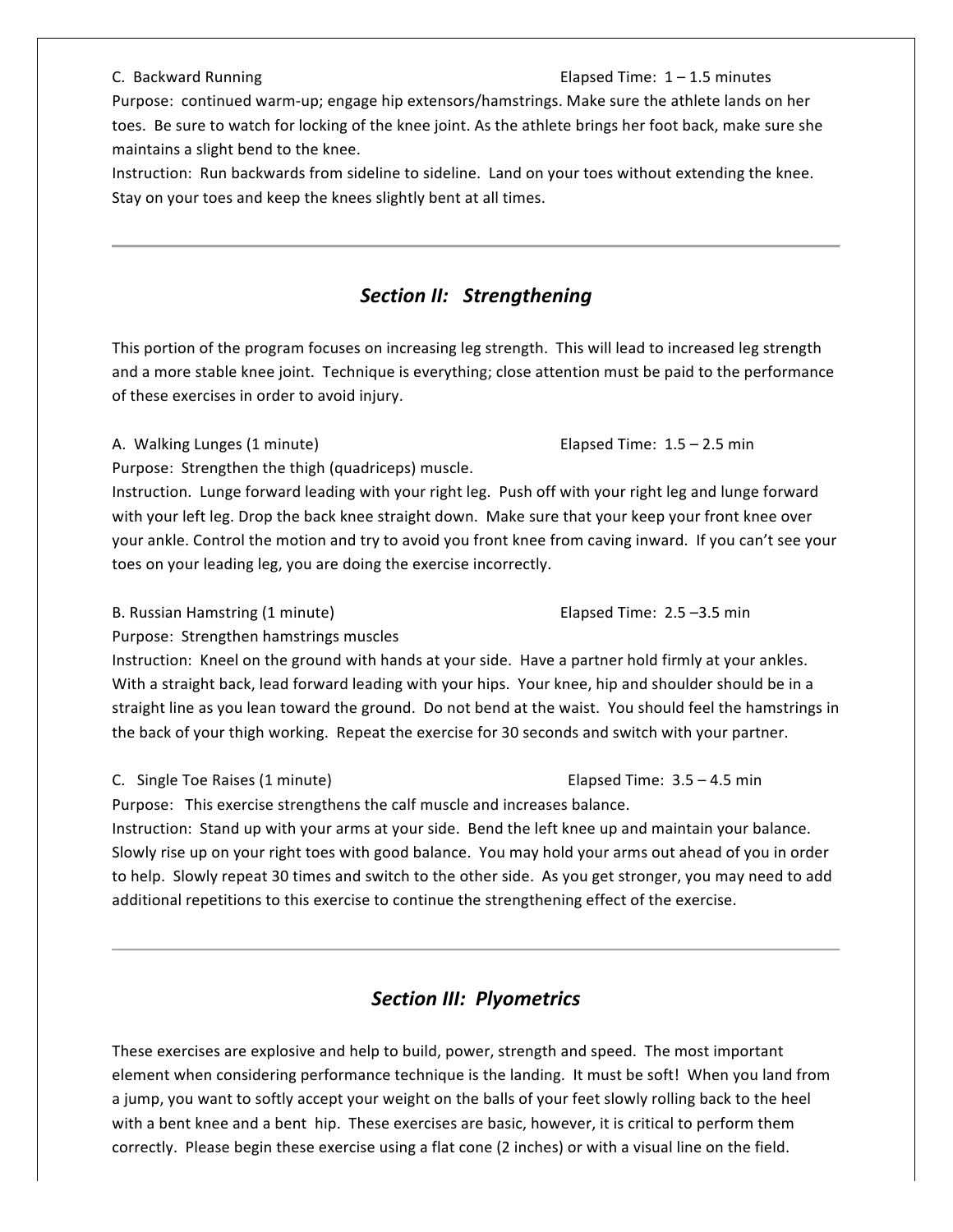A. Lateral Hops over Cone (30 seconds) Elapsed Time:  $4.5 - 5$ min Purpose: Increase power/strength emphasizing neuromuscular control Instruction: Stand with a 2" cone to your left. Hop to the left over the cone softly landing on the balls of your feet land bending at the knee. Repeat this exercise hopping to the right. Progress to Single leg hops!

B. Forward/Backward Hops over cone (30 sec) Elapsed Time: 5 – 5.5 min Purpose: Increase power/strength emphasizing neuromuscular control Instruction: Hop over the cone softly landing on the balls of your feet and bending at the knee. Now, hop backwards over the ball using the same landing technique. Be careful not to snap your knee back to straighten it. You want to maintain a slight bend to the knee.

C. Single Leg hops over cone (30 seconds) Elapsed Time: 5.5 – 6 min Purpose: Increase power/strength emphasizing neuromuscular control.

Instruction: Hop over the cone landing on the ball of your foot bending at the knee. Now, hop backwards over the ball using the same landing technique. Be careful not to snap your knee back to straighten it. You want to maintain a slight bend to the knee. Now, stand on the left leg and repeat the exercise. Increase the number of repetitions as needed.

D. Vertical Jumps with headers (30 seconds)  $\qquad \qquad$  Elapsed Time: 6 – 6.5 min

Purpose: Increase height of vertical jump.

Instruction: Stand forward with hands at your side. Slightly bend the knees and push off jumping straight up. Remember the proper landing technique; accept the weight on the ball of your foot with a slight bend to the knee.

E. Scissors Jump (30 seconds) Elapsed Time: 6.5 – 7 min

Purpose: Increase power and strength of vertical jump.

Instruction: Lunge forward leading with your right leg. Keep your knee over your ankle. Now, push off with your right foot and propel your left leg forward into a lunge position. Be sure your knee does not cave in or out. It should be stable and directly over the ankle. Remember the proper landing technique; accept the weight on the ball of your foot with a slight bend to the knee. Repeat 20 times.

## **Section IV: Agilities**

A.!!!Forward!run!with!3!step!deceleration!! !!!!!!!!!!!!!!!!!!!! !!Elapsed!Time:!!7!–!8!min

Purpose: Increase dynamic stability of the ankle/knee/hip complex

Instruction: Starting at the first cone, sprint forward to the second cone. As you approach the cone, use a 3 step quick stop to decelerate. Continue on to cone 2 using the same strategy to deceleration. Do not let your knee extend over your toe. Do not let you knee cave inward. This exercise is used to teach the athlete how to properly accelerate and decelerate while moving forward and the hip, buttock and hamstring musculature.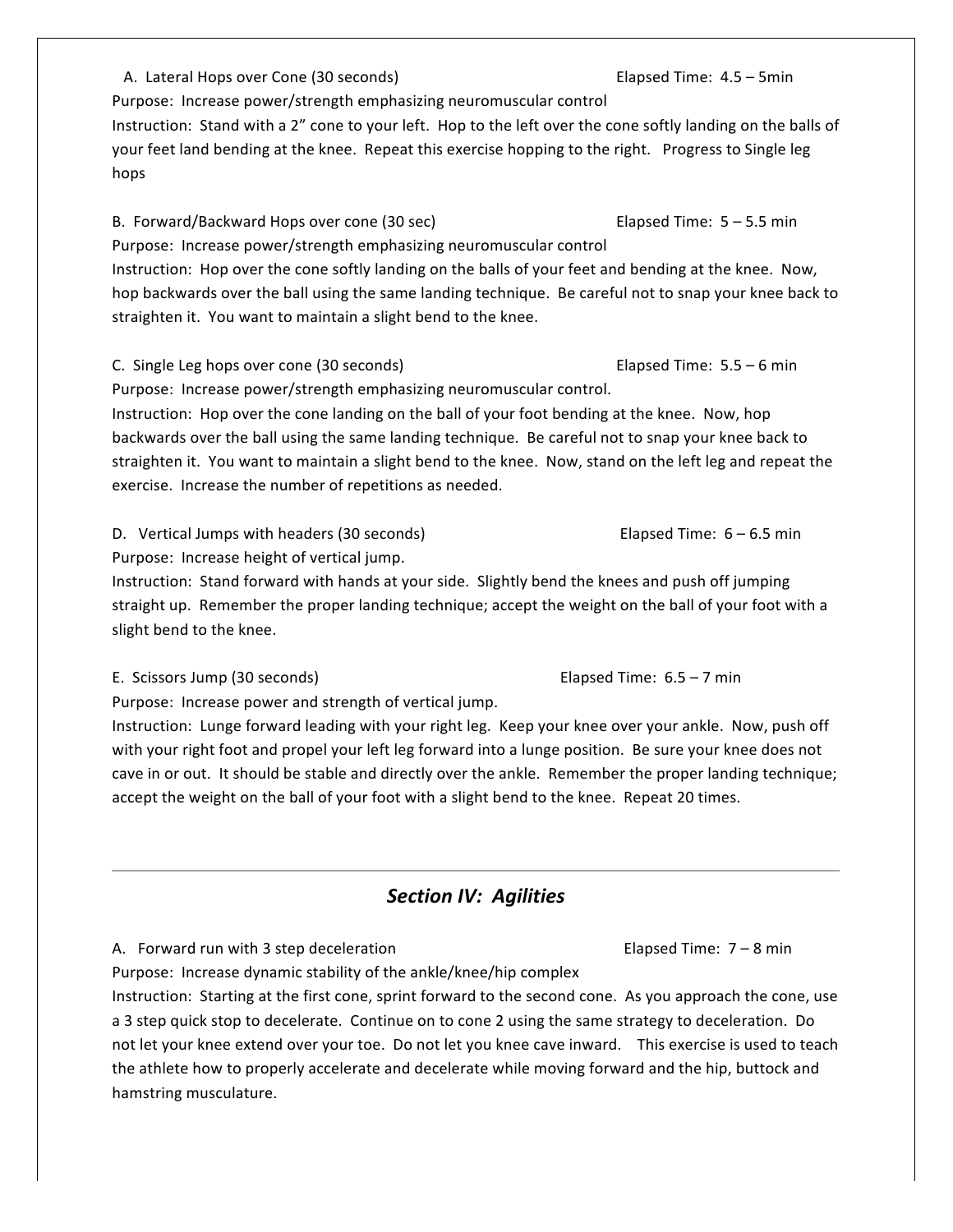B. Lateral Diagonal runs (3 passes) Elapsed Time: 8 - 9 min Purpose: To encourage proper technique/stabilization of the hip and knee. This exercise will also deter a "knock knee" position from occurring – which is a dangerous position for the ACL. Instruction: Face forward and laterally run to the first cone on the right. Pivot off the right foot and shuttle run to the second cone. Now pivot off the left leg and continue onto the third cone. Make sure that the outside leg does not cave in. Keep a slight bend to the knee and hip and make sure the knee stays over the ankle joint.

C. Bounding run  $(44 \text{ yds})$  Elapsed Time:  $9-10 \text{ min}$ Purpose: To increase hip flexion strength/increase power/speed Instruction: Starting on the near sideline, run to the far side with knees up toward chest. Bring your knees up high. Land on the ball of your foot with a slight bend at the knee and a straight hip. Increase the distance as this exercise gets easier.

# *Begin your training session with your coach. After the completion of training, resume the PEP program at section V.*

## **Section V: Stretching**

It is important to incorporate a short warm-up prior to stretching. Never stretch a "cold muscle". By performing these stretches, you can improve and maintain your range of motion, reduce stiffness in your joints, reduce post-exercise soreness, reduce the risk of injury and improve your overall mobility and performance. Note: this portion of the program may be moved to the end of your training session. Do a warm-up such as brisk walking for five to 10 minutes before stretching. Gently stretch to a point of tension and hold. Hold the stretch for 30 seconds. Concentrate on lengthening the muscles you are stretching. Breathe normally.

A.!! Calf!stretch!!(30!seconds!x!2!reps)! !!!!! Elapsed!Time:!!10!to!11!minutes

Purpose: stretch the calf muscle of the lower leg

Instruction: Stand leading with your right leg. Bend forward at the waist and place your hands on the ground (V formation). Keep your right knee slightly bent and your left leg straight. Make sure your left foot is flat on the ground. Do not bounce during the stretch. Hold for 30 seconds. Switch sides and repeat.

B. Quadricep stretch (30 seconds x 2 reps)  $\qquad \qquad$  Elapsed Time: 11 to 12 minutes Purpose: stretch the quadricep muscle of the front of the thigh